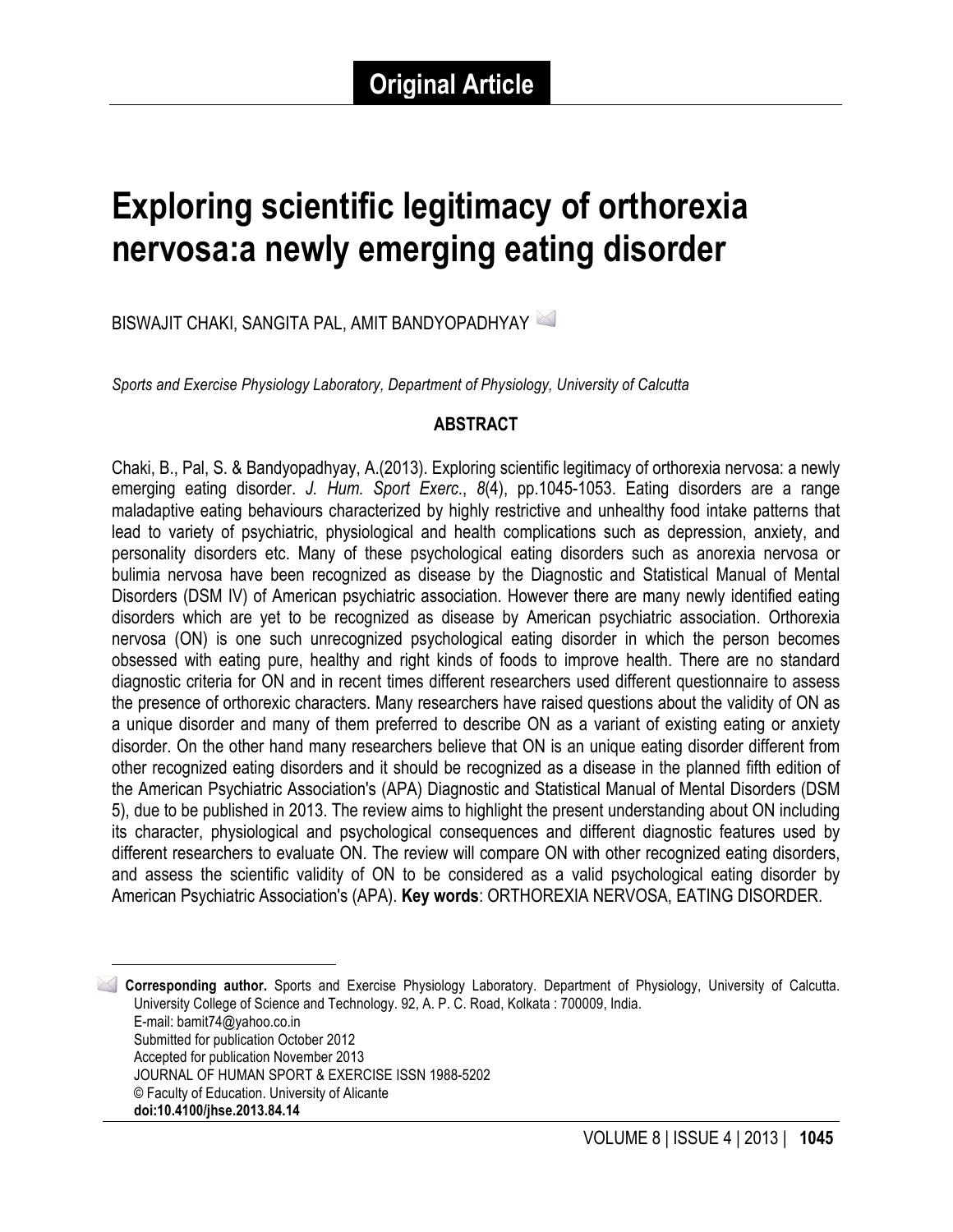# **INTRODUCTION**

Consciousness about healthy diet has become the primary focus of the people belonging to the developed societies. Rapidly growing incidence of obesity largely due to sedentary lifestyle, has led to dramatic increase in diabetes, cardiovascular problem, hypertension, osteoarthritis, cancer and many other health problems. So being selective about the quality, quantity and the type of foods consumed is the key to remain fit and healthy. But there is very thin margin between selectivity about the type and quality of food consumed and developing a psychological obsession about the diet in order to remain fit. Development of such psychological fixation about the quantity or type of food often lead to disordered eating pattern and in extreme cases result in psychological eating disorders.

Eating disorders are a spectrum of serious maladaptive eating behaviours characterized by highly restrictive and unhealthy food intake patterns that not only lead to plethora of physiological and health complications but also lead to different psychiatric conditions such as depression, anxiety, and personality disorders (Martina & Cartwright, 2004). Although the causes of eating disorders remain a mystery, but contributory factors may be classified as genetic, physiological, psychological, environmental and social factors (Becker et al., 1999; Kaye et al., 2000). A significant number of eating disorder sufferers have experienced a period of being overweight, teasing regarding weight, or a sense of social isolation (Becker et al., 1999). Eating disorders are more prevalent in females (>90% cases) than the males (Keel et al., 1998). Eating disorders usually appear in adolescence and early adulthood when the individual is more prone to emotional fluctuations and influences (Martina & Cartwright, 2004). More than 86% afflict before the age of 20 years (Becker et al., 1999).

Orthorexia Nervosa (ON) is a relatively new and unrecognized psychological eating disorder in which the person becomes obsessed with eating pure, healthy and right kinds of foods to improve health. The term ON was coined by Steven Bratman in 1997 to describe those people who have developed a fixation with healthy or righteous eating (Bratman & Knight, 2000). The word ON comes from the Greek words "orthos" meaning right and correct and "orexis" meaning appetite (Catalina et al., 2005). Although ON has not been recognized as a disease by Diagnostic and Statistical Manual of Mental Disorders (DSM IV) of American psychiatric association, it may be considered as a personality or behavioural disorder that results in obsessive phobic personality traits. Whereas other recognized eating disorders, e.g., anorexia nervosa or bulimia nervosa are expressed in quantitative manner (i.e. the quantity of food consumed), ON is expressed in qualitative way (i.e. the quality of the food consumed) (Bratman & Knight, 2000).

An orthorexic person becomes extremely selective about his choice of food in the context of its purity, origin, presence of artificial ingredients or additives (if any), preservatives, etc. (Catalina et al., 2005). Orthorexics obsessively avoid foods, which may contain artificial colours, flavours, preservative agents, pesticide residues or genetically modified ingredients, unhealthy fats, foods containing too much salt or too much sugar and other components. In the course of time an orthorexic person develops his own highly specific food rules and ultimately restricts himself to a self-imposed dietary regimen. The way of preparation, kitchenware and other tools used are also part of the obsessive ritual. They are very careful, detailed and tidy persons with an exaggerated need for self care and protection (Bartrina, 2007). This obsession leads to loss of social relationships and affective dissatisfactions, which, in turn, favours obsessive concern about food. In orthorexia, the patient initially wants to improve his/her health, treat a disease or lose weight, but ultimately the diet becomes the most important part of their lives (Catalina et al., 2005). However, vegetarians cannot be considered as orthorexic because they do not exclude animal diets because of maniacal fear for their health (Bratman & Knight, 2000). Generally, orthorexia can be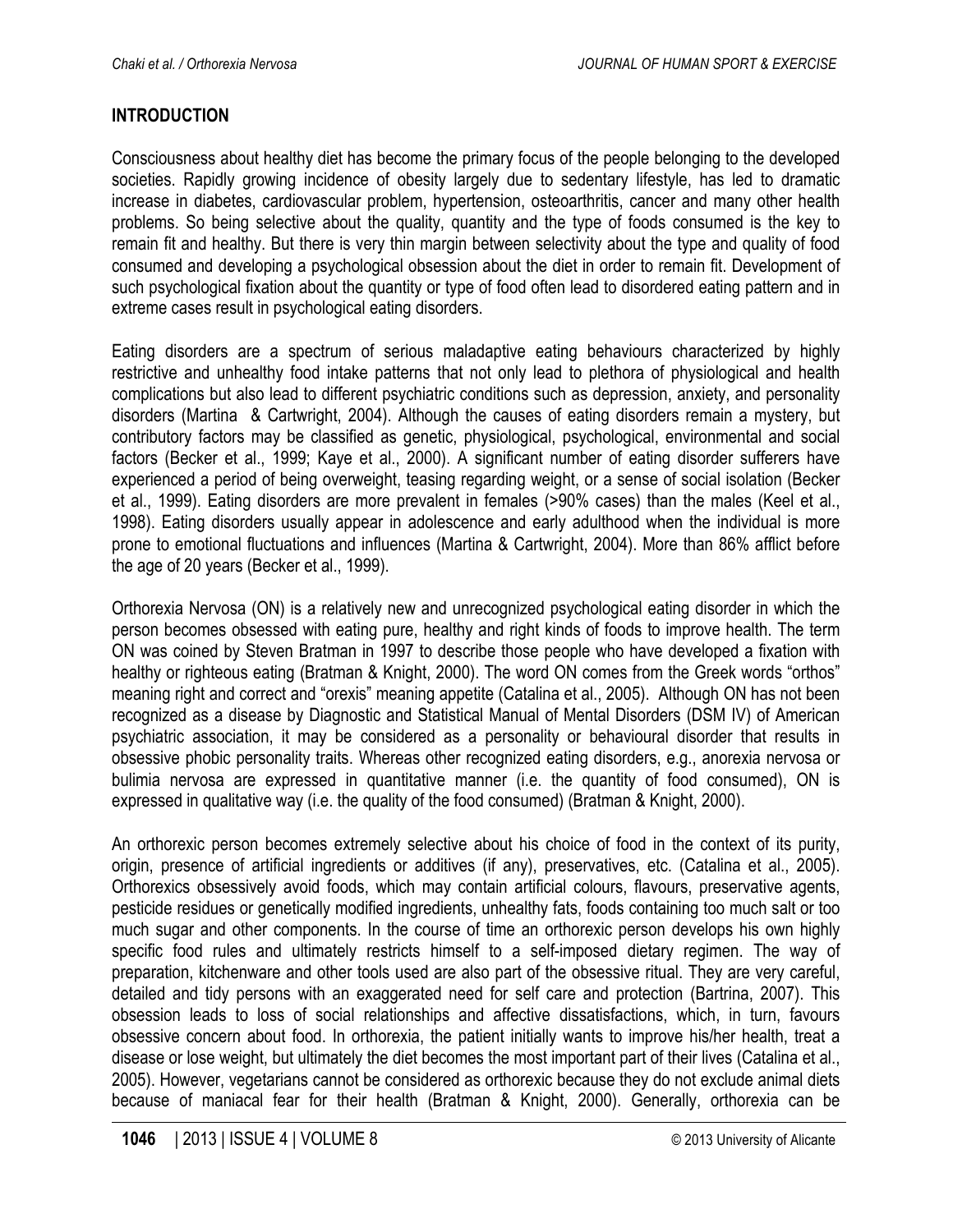considered when the eating disorder is long-term and not transitory, and when such behaviour has a significant negative impact on the quality of life of the individual (Bratman & Knight, 2000; Nymah, 2002).

The review aims to highlight the present understanding about ON including its nature, consequences and different diagnostic features used to evaluate ON, compare ON with other recognized eating disorders, and assess the scientific validity of ON to be considered as a valid psychological eating disorder.

#### **CONSEQUENCES OF ORTHOREXIA NERVOSA**

Dependence on such strict diet in orthorexia nervosa eliminates many essential nutrients from diet and it may lead to several nutritional and mineral deficiencies, which can be harmful to individuals' health and ultimately compromise with the quality of life (Bratman & Knight, 2000; Bosi et al., 2007). In extreme cases an orthorexic person may even prefer to starve rather than eating foods that they consider to be impure, unhealthy and harmful to health (Bratman & Knight, 2000; Nymah, 2002).

They often wind up with disordered thinking and psychological torment by punishing themselves with increasingly stringent dietary restrictions if they violate a personal food rule by consuming bad or wrong foods. Some individuals may feel that adhering to a perfect diet will help them to achieve a sense of personal purity or perfection. Individuals with orthorexia nervosa describe their symptoms as an overwhelming obsessive desire to feel pure, natural, and healthy that begins to override other pleasurable aspects of life (Bratman & Knight, 2000; Mathieu, 2005). The behaviour becomes restrictive to the degree that it begins to interfere with the person's quality of life. Finally what starts out as something they are controlling becomes something that controls them (Getz, 2009).

Such compulsive obsession with a particular type of food as in orthorexia nervosa not only impacts the psycho-physical health of the affected but also has significant social consequences. This distorted perception may affect their view about others and cause them to look down on anyone who does not have the same self-discipline in food habit as they do. A person suffering from orthorexia nervosa becomes socially isolated because they do not share the same eating habit as the rest of the social group does and carry their specific foods wherever they go (Bratman & Knight, 2000).

Perhaps one of the most alarming trends associated with orthorexia nervosa is that children are picking up orthorexic tendencies from their parents. Kids who watch their parents becoming obsessed with certain foods types may mimic that behavior. In many cases parents strictly limit their children's sugar intake or try to feed them only organic foods. These restrictions may instill a sense of fear in the mind of the children that certain foods are "bad" and consumption of such foods may cause harm (Getz, 2009).

## **DIAGNOSIS OF ORTHOREXIA NERVOSA**

Valid diagnostic criteria for orthorexia nervosa is somewhat controversial since it has not been officially recognized as a disorder by Diagnostic and Statistical Manual of Mental Disorders –IV (DSM-IV) published by American Psychiatric Association's (APA). Some physicians and other health professionals say orthorexia nervosa does not require its own classification because they believe it is a form of anorexia nervosa or obsessive-compulsive disorder.

According to Bratman & Knight (2000) orthorexia nervosa can be diagnosed by the presence of following characters in the person: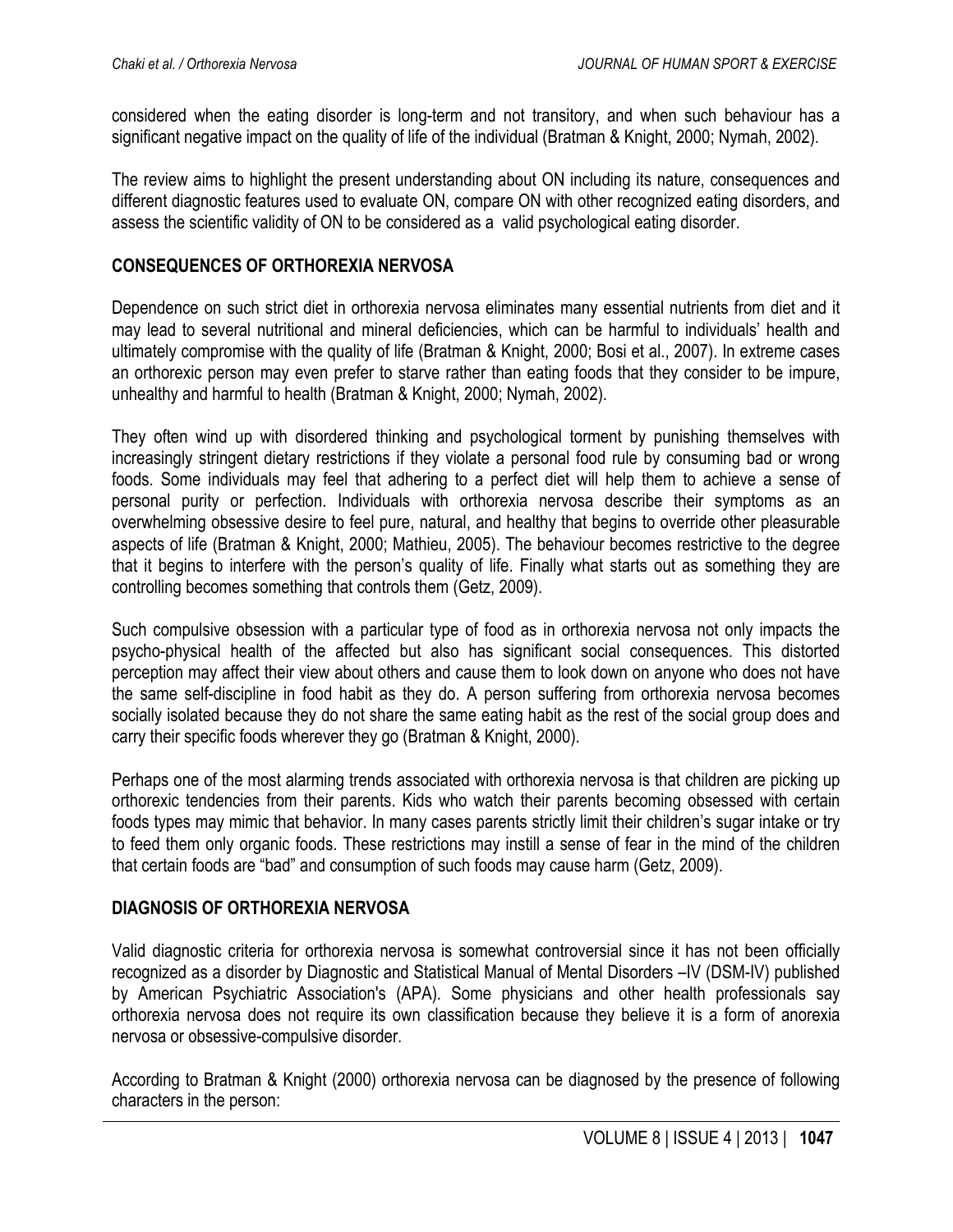- Spending more than 3 hours per day for thinking about and preparing healthy food.
- Feeling superior to those with differing eating habits.
- Following a particular self imposed dietary regimen rigidly and engaging in compensatory restriction to make up for any dietary indiscretions.
- Attaching self-esteem to adherence to the self imposed diet (feeling of self-satisfaction when complying with the self imposed dietary regimen).
- Making consumption of healthy diet the central focus of life, at the expense of other personal values, relationships, previously enjoyed activities, and sometimes, ironically, physical health.
- Making nutritional value of meal more important than the pleasure of eating it.

Thus, orthorexia nervosa is conceptualized as a mixture of behaviors and attitudes. However, the above diagnostic criteria are simply derived from experiences of Bratman. They have not been identified empirically and it has not been established that they represent a co-occurring pattern of behaviors (i.e. a syndrome).

Donini et. al. (2004) followed a diagnostic criterion based on questionnaire method to assess prevalence of orthorexia nervosa. They emphasized on the choice made by the subjects regarding foods that are considered healthy (e.g. fresh, whole meal, biological produce etc.) and unhealthy (e.g. frozen and tinned food products etc.). To classify each selected food group (cereals, milk, meat, fish vegetable, fruit, fast food, snacks, biscuits, drinks and sweets) a point system was used which scored 0 for eating behavior considered healthy and 1 for non healthy. The final result was the ratio of the sum of points awarded for each single item with the maximum of points that each subjects could obtain without including the items to which they failed to obtain a response. From the distribution of obtained points, those subjects were considered as health fanatic who were classified below the 25th percentile (score < 0.57). The obsessive compulsive traits and the phobia linked to personality of the subjects was assessed based on the scale 7 of Minnesota Multiphasic Personality Inventory (MMPI) test considering a score of >65 for women and > 66 for men as modified. Body weight, BMI, were also measured to assess nutritional status of the subjects. Sensation of the subjects regarding the desire to eat was assessed using Emotional eating scale – 11 and the subjects were asked to connect their emotion with their desire to eat which was classified in 5 different levels ranging from no desire to uncontrollable urge (Donini et. al., 2004).

Donini et al. (2005) conducted subsequent work to validate a questionnaire for the diagnosis of orthorexia nervosa. This new questionnaire was described as ORTO-15 questionnaire which contained 15 multiple choice questions to assess the prevalence of orthorexia. Answers of these questions that indicated orthorexia were given a score of 1, while the healthier ones had a score of 4. The sum of the scores was the final score of the test. Donni et al. proposed a cut of score of 40 for ORTO- 15 test. A score below 40 indicates that the person has orthorexic tendency. Cut-off point values can be set depending on the purpose for which the scales are used. For diagnosis purposes a high specificity is generally required whereas screening purposes require a high sensitivity (Donini et al., 2005).

# **PREVALENCE OF ORTHOREXIA NERVOSA**

Literatures regarding orthorexia nervosa are scanty. Very few studies have been conducted worldwide to assess the prevalence of orthorexia. Donini et al. (2004) found a orthorexia nervosa prevalence rate of 6.9% among the people of Rome (Italy) belonging to different occupations. 28 out of 404 subjects examined by them showed characteristics of orthorexia nervosa. Bratman, in his famous book health food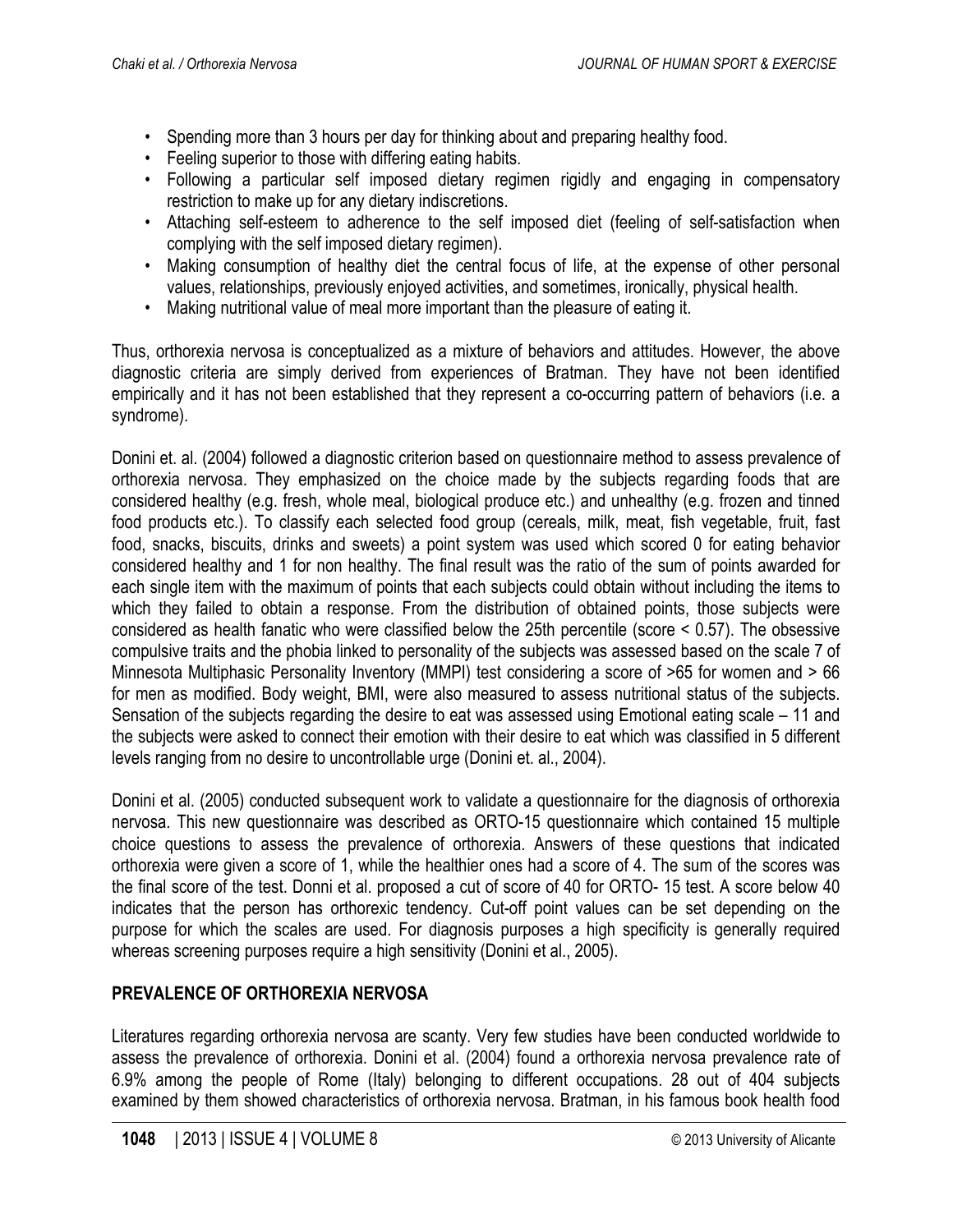junkies, described a very alarming rate of prevalence of orthorexia among the people of USA (Bratman & Knight, 2000) but other researchers don't agree with the conclusion of Bratman. On the contrary to the general belief, Donini et al. (2004) found a higher rate of orthorexia among the male as compared to female who are otherwise thought to be more diet conscious. Orthorexic group in their study had a lower level of education. The orthorexic subjects in their study showed a strong or uncontrollable desire to eat when feeling nervous, excited, happy or guilty. 15.8% subjects in their study had normal eating behavior but had altered Minnesota Multiphasic Personality Inventory (MMPI) indicators. 17.8% subjects had health fanatic eating problem but a normal MMPI. They found that the age of the orthorexic persons were slightly higher than the nonorthorexic ones (Donini et. al., 2004).

It is often believed that professionals of nutrition and dietetics are more obsessed with specific dietary habit and show more disordered eating patterns. Korinth et al. (2009) assessed dietary restraint, disinhibition, the tendency towards orthorexia nervosa and healthy food choices in students of nutrition sciences from universities of Germany using a Three-factor Eating Questionnaire (TFEQ). 126 students belonged to the first year of their study while 96 students belonged to higher semesters. The control groups belonged to other study programmes ( $n = 68$  and  $n = 46$  respectively). Nutrition students showed higher levels of dietary restraint than the control group. Disinhibition and orthorexia nervosa did not differ between nutrition students and controls. In addition, the tendency of orthorexia remained stable in the control group, whereas it decreased in the nutrition students between the first/second semester and the seventh semester or higher. Healthy food choices did not differ among students in the first year. Hence Orthorexic tendencies were lower in the more advanced nutrition students. More advanced nutrition students showed healthier food choices, whereas the corresponding controls showed slightly more unhealthy food choices (Korinth et al., 2009). So the study of Korinth et al. (2009) suggest that nutrition students may have a tendency to restrict their food intake in order to control their weight, but they do not have more disturbed or disordered eating patterns like orthorexia than other students. Moreover, during the course of their studies, they adopt slightly more healthy food choices and decrease their tendency to be obsessive in their eating behavior (Bartrina, 2007).

A recent survey of dietitians in Austria found that among dietitians, a considerable portion of 12.8% showed four or more symptoms of orthorexia nervosa (Kinzl et al., 2005).

Aksoydan & Camci (2009) examined the rate of prevalence of orthorexia nervosa among the performance artists in the State Opera and Ballet and in the Bilkent University Symphony Orchestra. The study population consisted of 39 men and 55 women for a total of 94 artists with mean age of 33 years. The ORTO-15 test was used to determine the prevalence of orthorexia nervosa. Those subjects who scored below 40 in the ORTO-15 test were classified as having orthorexia nervosa. A total of 56.4% of the artists involved in the research scored below 40 in the ORTO-15 test. While the highest prevalence of orthorexia nervosa was recorded among opera singers (81.8%), it was 32.1% among ballet dancers and 36.4% among symphony orchestra musicians. The differences between the three groups were statistically significant. No difference was noted between mean ORTO-15 score by baseline characteristics as gender, age, educational level, work experience, body mass index, smoking and alcohol consumption (Aksoydan & Camci, 2009).

Fidan et al. (2010) studied occurance of orthorexia nervosa among 878 medical student, of whom 464 (52.8%) were male and 359 (40.9%) were female. The rates of the ORTO-11 scores between 0 and 15 was 1.9%; between 16 and 30 was 57.5%, and between 31 and higher was 21.1%. There were 17 students with a score of 0 to 15. The mean score for the ORTO-11 test was 27. There were statistically significant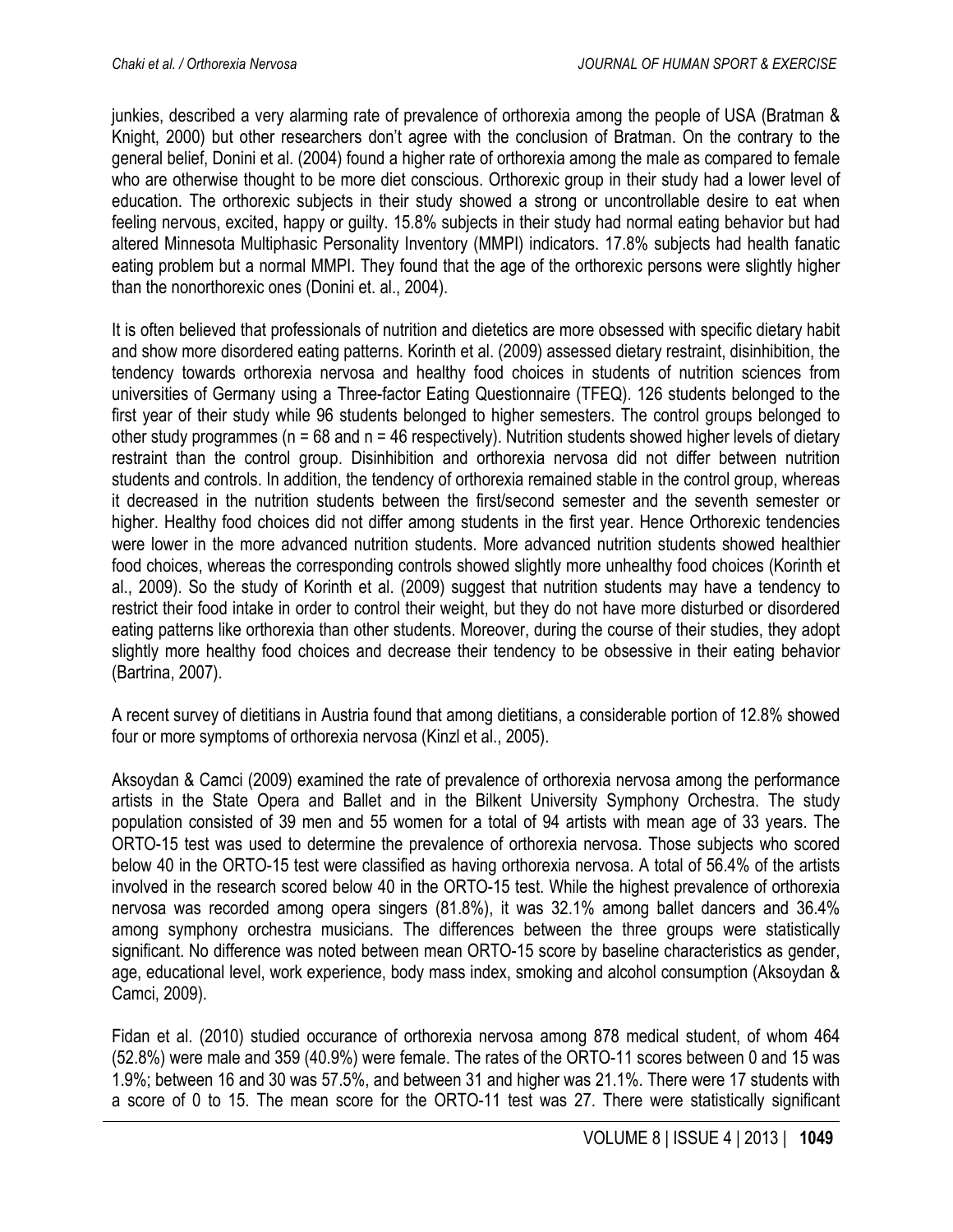differences between age, sex, and smoking habit of the students. In the male students, there was a statistically significantly higher tendency for orthorexia, and there was a statistically significant difference between the age groups for tendency for orthorexia (Fidan et al., 2010).

According to Bartrina (2007) women, adolescents and those who practice sports such as bodybuilding or athletics are the groups at higher risk of orthorexia nervosa.

Segura-García et al. reported high incidence of orthorexia nervosa among the athletes (Segura-García et al., 2012).

## **ORTHOREXIA NERVOSA VS OTHER EATING DISORDERS**

The fourth edition of the Diagnostic and Statistical Manual of Mental Disorders (DSM-IV-TR) recognizes three types of eating disorders namely anorexia nervosa, bulimia nervosa, and eating disorder not otherwise specified (EDNOS). While anorexia nervosa and bulimia nervosa are defined by specific sets of diagnostic criteria, EDNOS is heterogeneous and includes individuals who narrowly miss full criteria for anorexia and bulimia nervosa, as well as those presenting with a range of other symptom clusters, including binge eating disorder (BED) (American Psychiatric Association, 2000a).

Anorexia nervosa is characterized by a refusal to maintain a normal body weight, an intense fear of gaining weight, amenorrhea, a severely distorted body image, and a body weight that is more than 15% lower than the ideal. There are two subtypes of anorexia nervosa: restricting and binge/purge. The latter is characterized by binging followed by self-induced vomiting, laxative abuse, or other inappropriate weight control measures while still meeting the criteria for anorexia nervosa (American Psychiatric Association, 1994; Mehler & Krantz, 2003).

Bulimia nervosa, often called college girl disease, is the most common eating disorder, affecting 1% to 4% of the United States population and 19% to 30% of college-aged women (American Psychiatric Association, 2000b; Becker et al., 1999). It is estimated that 1.1% to 4.2% of American females will suffer from bulimia nervosa during their lifetime (American Psychiatric Association, 2000b). Bulimia nervosa generally starts as a strategy to control weight but develops into a preoccupation with eating, purging, and weight. Bulimia nervosa is characterized by binge eating, which is consuming a large amount of food/calories in a short period of time. Sometimes the binges last all day; for others, binges last 1 to 2 hours. Binging episodes are followed by inappropriate compensatory behaviors (purging) to prevent weight gain; these methods include self-induced vomiting; abuse of laxatives, diuretics, enemas, particular herbal remedies, diet pills, proemetics, prolonged fasting, and excessive exercise (American Psychiatric Association, 1994).

In eating disorders like anorexia nervosa and bulimia nervosa the patients show obsessions about the quantity of food intake, but in orthorexia nervosa the person develops a psychological obsession about quality of food intake. So anorexia nervosa and bulimia nervosa are expressed in quantitative terms while orthorexia nervosa is expressed in qualitative terms (Bratman & Knight, 2000).

Unlike anorexia nervosa or bulimia nervosa, orthorexia nervosa is not about the desire to become thin. The driving force seems to be a desire to eat a perfectly healthy or pure diet. For instance, organically grown vegetables and fruits may be thought of as safe foods (for both those with anorexia and orthorexia) because they are seen as healthy and low in calories. But artificial sweeteners and diet frozen meals, which usually seem acceptable to someone with anorexia, would not be seen as acceptable to someone with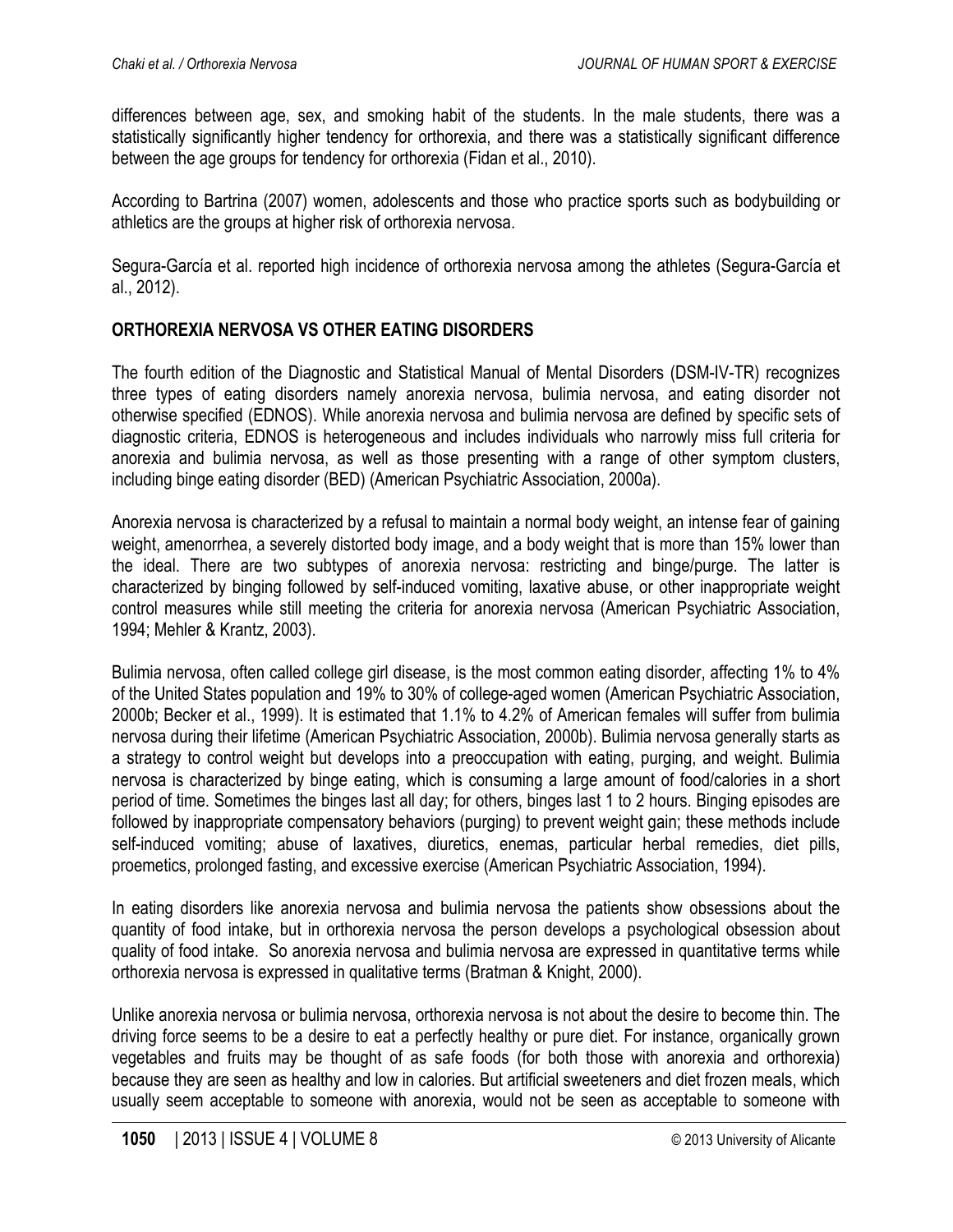orthorexic tendencies. Conversely, expeller-pressed canola oil may be acceptable to someone with orthorexia but not someone with anorexia because of the fear of weight gain due to eating fat (Getz et al., 2009).

Both anorexia and bulimia nervosa (BN) are found to be more prevalent in females (Martina & Cartwright, 2004). By contrast, orthorexia may be more prevalent in males (Aksoydan et al.,2009; Donini et al., 2004; Fidan ea al., 2010). The rate of Binge-Eating Disorder (BED) may be higher in males as in orthorexia (Barlow, 2008).

## **ORTHOREXIA NERVOSA: IS IT A DISORDER?**

There is nothing wrong in having a desire to eat healthy food. Generally people are becoming more and more selective about their choice of food these days. But when the urge to eat healthy foods becomes more of an obsession and the person restricts himself to a self imposed highly specific dietary regimen, it may be assumed that the person is showing orthorexic tendency (Getz, 2009). Generally, orthorexia can be considered when the eating disorder is long-term and not transitory, and when such behavior has a significant negative impact on the quality of life of the individual (Bratman & Knight, 2000; Nymah, 2002).

Orthorexia nervosa is not yet a clinically recognized term or disorder and the Diagnostic and Statistical Manual of Mental Disorders (DSM-IV-TR) has not included orthorexia nervosa in the list of approved eating disorder.

As orthorexia gained more and more media attention, the researchers have raised questions about the validity of orthorexia as a unique disorder and many of them preferred to describe orthorexia nervosa as a variant of existing eating or anxiety disorder (Mathieu, 2005)

However, Bratman argued that orthorexia nervosa is best categorized as a unique form of eating disorder. Bratman contends that existing eating disorders share many similarities with orthorexia but the later differs from other eating disorders in many important ways.

While justifying the similarities between existing eating disorders and orthorexia, Bratman argued that, just as in Anorexia Nervosa, the orthorexic individuals become extremely focused in controlling their eating habits which lead to an unbalanced life (Bratman & Knight, 2000). In addition, orthorexia and anorexia are believed to share the characteristics of a genetic predisposition for perfection, high anxiety levels, and a need to control the environment (Fidan et al., 2009; Mathieu, 2005).

Bratman also highlighted the main differences between orthorexia nervosa and other eating disorders like anorexia nervosa and bulimia nervosa. According to him the most prominent difference between orthorexia and other eating disorders is that individuals with orthorexia nervosa focus on food quality, while individuals with anorexia or bulimia are more concerned with food quantity (Bratman & Knight, 2000). However many other researchers have shown that psychological fixation about the quality or type of food is also common in eating disorders like anorexia nervosa and many individuals with anorexia make their specific dietary rules regarding the type of food that they will consume (Affenito et al., 2002; Kummer et al., 2008; Misra et al., 2006). So fixation about the quality or type of food may not be unique to orthorexia.

Bratman has argued that in contrast to anorexia nervosa, where the motivation is for weight loss, individuals with orthorexia nervosa are driven instead by a need to achieve a sense of personal perfection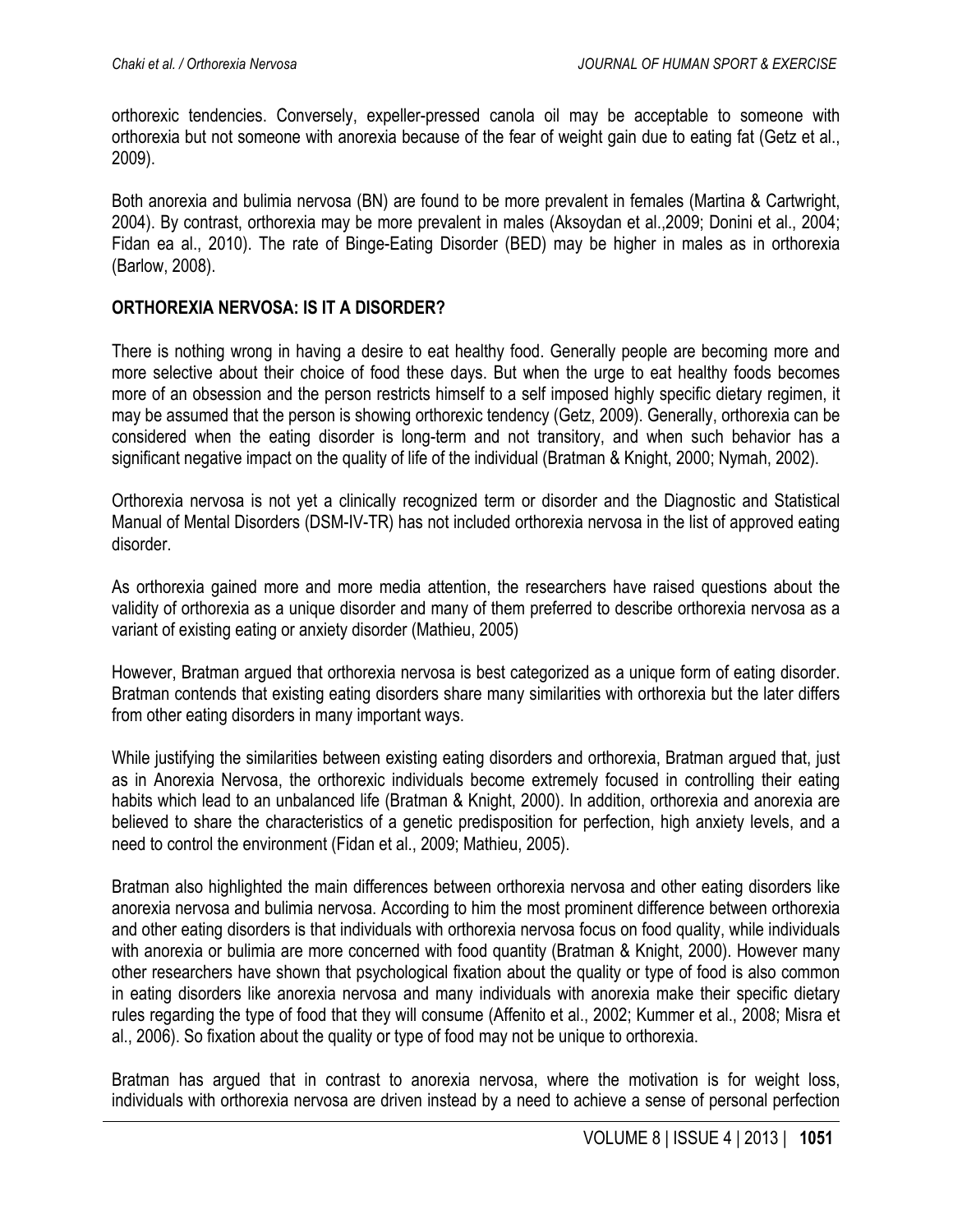or purity (Bratman & Knight, 2000; Mathieu, 2005). However, recent research has suggested that these motivations, especially that of reaching perfection, are also present in individuals with anorexia nervosa (Joiner et al., 1997; Lilenfeld et al., 2006; Shafran et al., 2002).

Some researchers have suggested that rather than classifying orthorexia nervosa as an unique eating disorder, it can be more appropriately considered as a risk factor for future eating disorders. According to this school of thought, if orthorexia nervosa is not appropriately addressed, this disordered eating pattern may eventually develop into a full eating disorder over the time (Mac Evilly, 2001).

# **CONCLUSIONS**

According to many researchers the DSM–IV scheme for classifying eating disorders is a poor reflection of clinical reality. In adults it recognizes two conditions, anorexia nervosa and bulimia nervosa, yet these states are merely two presentations among many. Many new syndromes have been proposed for inclusion in the DSM-5. Orthorexia nervosa is the most familiar of these unrecognized disorders. Orthorexia nervosa seem to be a forerunner among all these unrecognized disorders to be taken up more seriously in DSM -5 as a genuine syndromes. Although Bratman [5] argues that orthorexia should be classified as a unique type of eating disorder, the present idea about orthorexia rests more on opinion and anecdotal evidence rather than on experiential findings. More research is needed not only to identify the distinctive features that differentiate orthorexia nervosa from other eating disorders but also to establish orthorexia as a unique eating disorder. Future researches on orthorexia nervosa need to concentrate on formulating valid diagnostic criteria, which do not overlap with the characteristics of other eating disorders.

# **REFERENCES**

- 1. Affenito, S.G., Dohm, F.A., Crawford, P.B., Daniels, S.R.& Striegel-Moore, R.H. (2002). Macronutrient intake in anorexia nervosa: The national heart, lung, and blood institute growth and health study. *J Pediatr*, *141*(5), pp.701-705.
- 2. Aksoydan, E.& Camci, N. (2009). Prevalence of orthorexia nervosa among Turkish performance artists. Eat Weight Disord, *14*(1), pp.33-37.
- 3. American Psychiatric Association. (1994). *Diagnostic and statistical manual for mental disorders*. 4th edition (DSM IV). Washington DC: American Psychiatric Press.
- 4. American Psychiatric Association. (2000a). Diagnostic and Statistical Manual of Mental Disorders, Fourth Edition, Text Revision (DSM-IV TR). 4th ed.; Arlington: VA.
- 5. American Psychiatric Association. (2000b). Work Group on Eating Disorders. Practice guidelines for the treatment of patients with eating disorders. *Am J Psychol, 157*(1Suppl), pp.1-39.
- 6. Barlow DH. (2008) Clinical handbook of psychological disorders: A step-by-step treatment manual .4th ed.; New York, NY: Guilford Press.
- 7. Bartrina, J.A. (2007). Orthorexia or when a healthy diet becomes an obsession. *Arch Latinoam Nutr*, *57*(4), pp.313-5.
- 8. Becker, A.E., Grinspoon, S.K., Klibanski, A.& Herzog D.B. (1999). Eating disorders. *N Engl J Med*, *340*(14), pp.1092-8.
- 9. Bosi, A.T.B., Camur, D. &Güler, C. (2007). Prevalence of orthorexia nervosa in resident medical doctors in the faculty of medicine. *Appetite*, *49*(3), pp.661-666.
- 10. Bratman, S.& Knight, D. (2000). *Health Food Junkies: Orthorexia Nervosa – Overcoming the Obsession with Healthful Eating*. New York: Broadway Books.